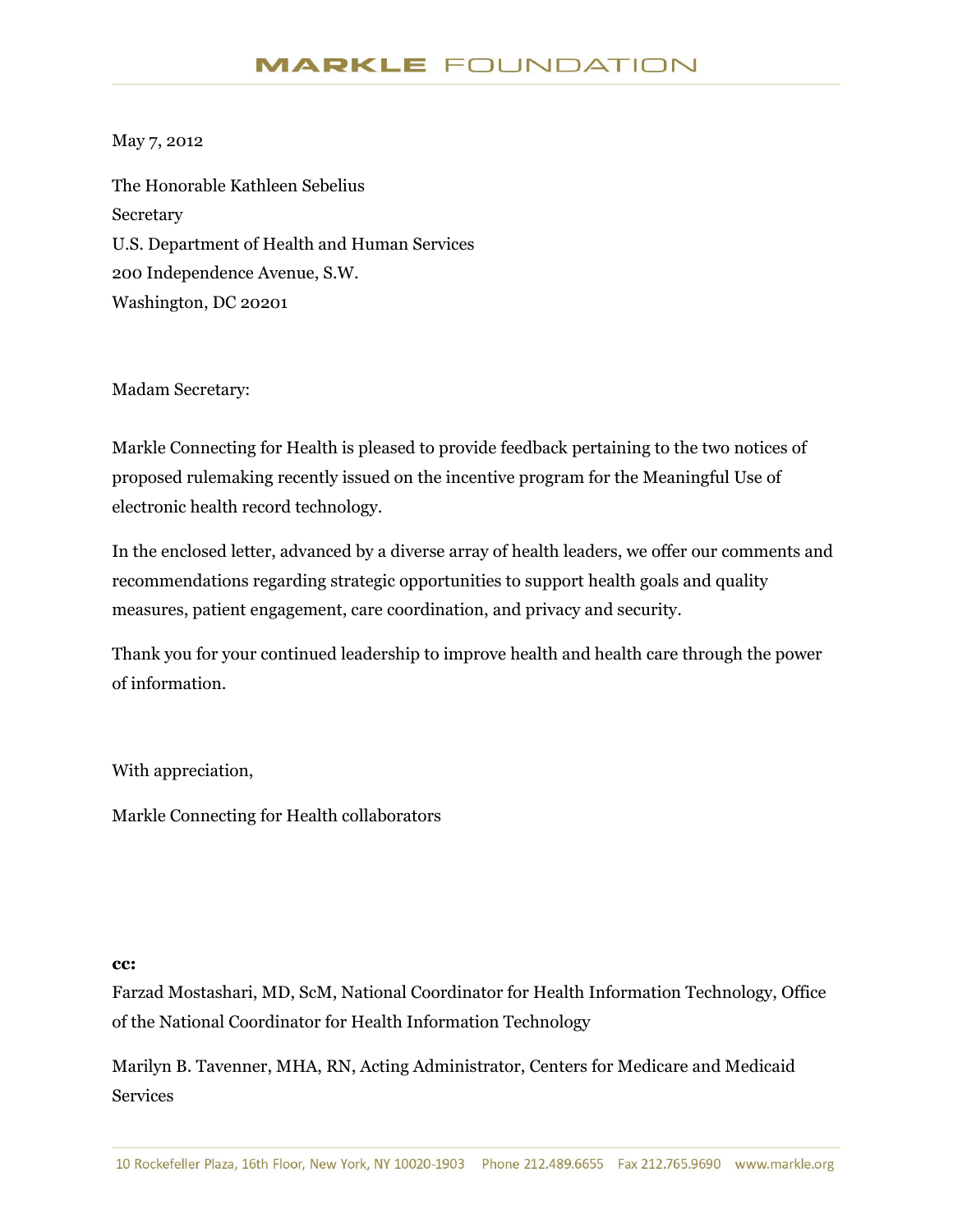# **The following comments were formulated by a collective view informed by the many and diverse collaborators within the Markle Connecting for Health community, and are supported by:**

Christine Bechtel National Partnership for Women & Families

Hunt Blair\* Department of Vermont Health Access

William R. Braithwaite, MD, PhD, FACMI Anakam, Inc.

Jeff Brown Wal-Mart Stores, Inc.

Silas Buchanan BCF Health Strategies

Warwick Charlton, MD Intuit Health

Mark R. Chassin, MD, MPP, MPH The Joint Commission

Mark E. Frisse, MD, MS, MBA Vanderbilt University

Daniel T. Garrett PricewaterhouseCoopers

Douglas A. Gentile, MD, MBA Allscripts Healthcare Solutions

Joseph M. Heyman, MD Wellport Electronic Health Network; Whittier Independent Practice Association

Gerry Hinkley, JD Pillsbury Winthrop Shaw Pittman LLP

Kevin Hutchinson My-Villages, Inc.

Michael B. Jackson Adobe Systems, Inc. Allan M. Korn, MD, FACP Blue Cross and Blue Shield Association

Joseph C. Kvedar, MD Partners HealthCare System, Inc.

David Lansky, PhD Pacific Business Group on Health

Arien Malec RelayHealth

Janet Marchibroda Bipartisan Policy Center

Deven McGraw, JD, MPH, LLM Center for Democracy & Technology

Sean Nolan Microsoft HealthVault

Amanda Heron Parsons, MD\* Primary Care Information Project, NYC Department of Health & Mental Hygiene

Carol Raphael, MPA Visiting Nurse Service of New York

Dan Rode, MBA, CHPS, FHFMA American Health Information Management Association

Cris Ross, MBA **Surescripts** 

Robert Rowley, MD Healthcare and Health IT Consultant

Scott Schumacher, PhD IBM Information Management

Mark Segal, PhD GE Healthcare IT

\* *Federal, state, and city employees collaborate but make no endorsement.*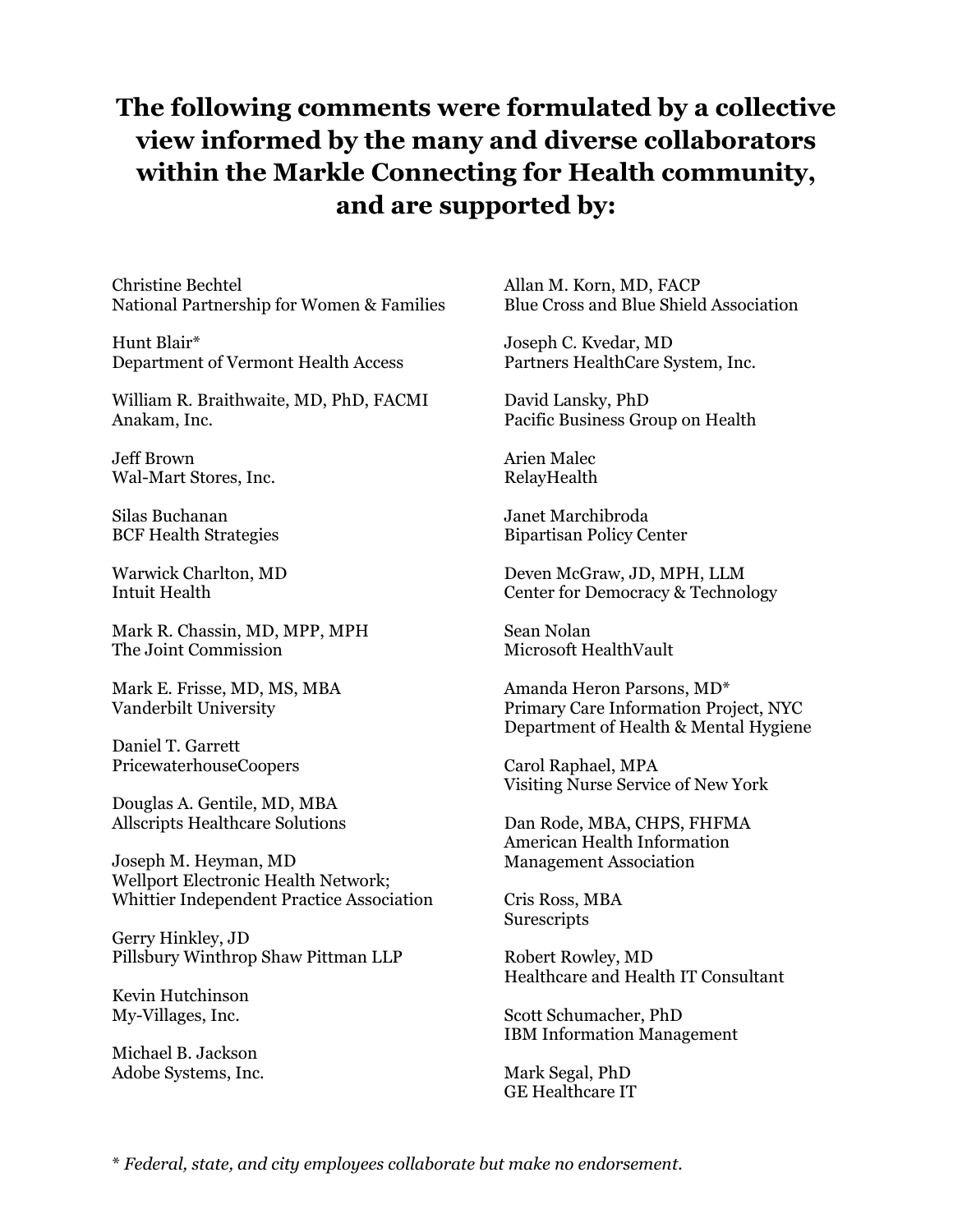Thomas E. Sullivan, MD DrFirst.com, Inc.

Paul Uhrig, JD Surescripts

Charlene Underwood, MBA Siemens Medical Solutions

#### **Markle Foundation**

Zoë Baird Budinger President

Carol C. Diamond, MD, MPH Managing Director, Health Chair, Markle Connecting for Health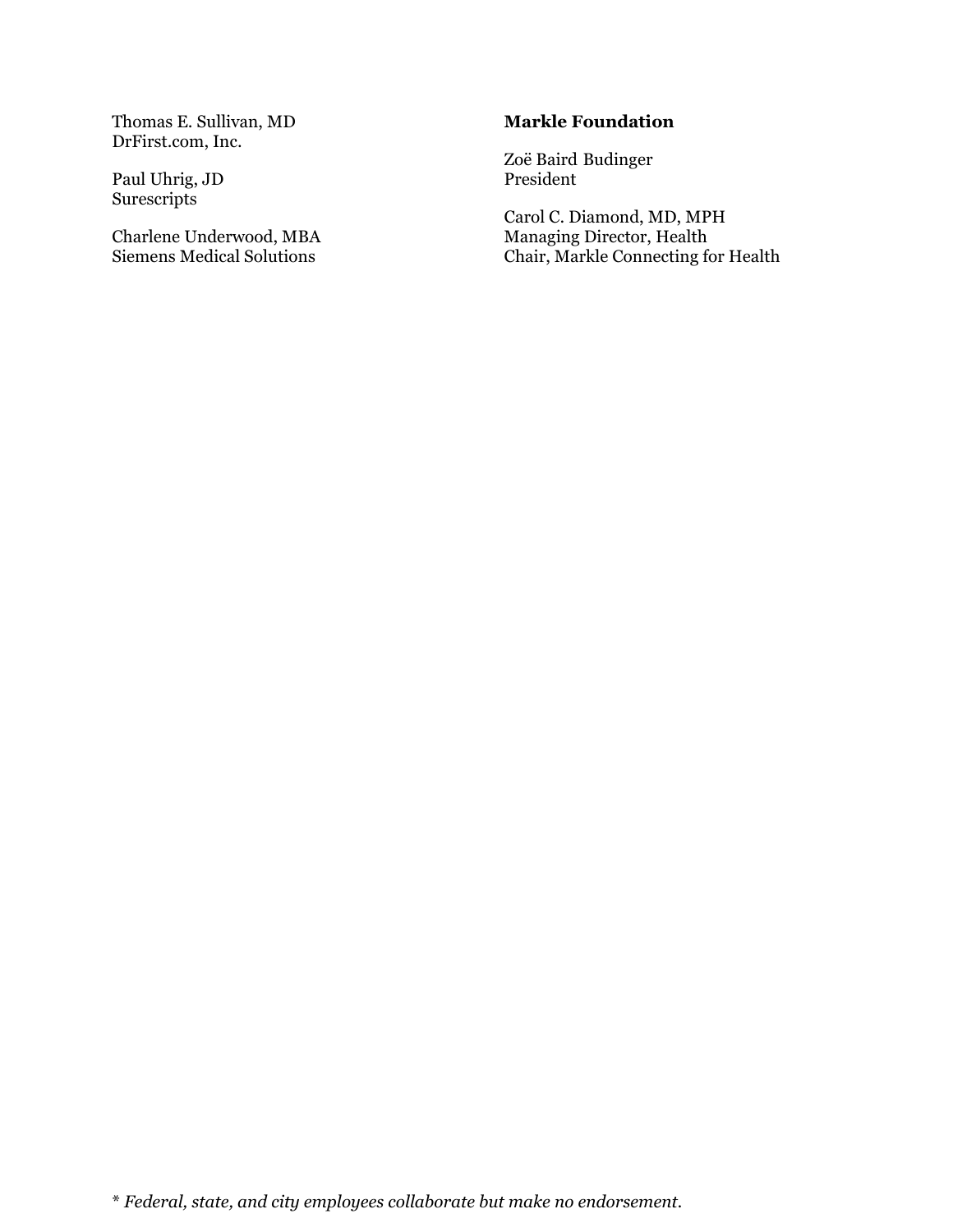# Markle Connecting for Health Collaborative Comments on the Proposed Rulemaking for Stage 2 Meaningful Use

## *These comments were jointly developed with a broad array of collaborators of the Markle Connecting for Health Steering Group.*

The release of two notices of proposed rulemaking (NPRMs) on the incentive program for the Meaningful Use of electronic health record (EHR) technology marks a major, positive step forward in the nation's efforts to improve health and health care by putting modern information technology (IT) tools at the fingertips of medical professionals and consumers alike. <sup>1</sup>

Markle Connecting for Health, a public-private collaborative, applauds the U.S. Department of Health and Human Services (HHS) for proposing an important set of regulations to improve health outcomes, increase the cost-effectiveness of care, encourage innovation, and protect privacy. In particular, the proposed rules:

- State that the goal of health IT is to improve health quality and efficiency.
- Establish metrics for health improvement rather than focusing merely on acquiring technology.
- Promote patient engagement as a key aspect of Meaningful Use.
- Make the ability for patients to securely view online, download and transmit their health information core to Meaningful Use and a requirement of the Office of the National Coordinator for Health Information Technology (ONC) Health IT Certification Program (Certified Health IT).
- Support the National Quality Strategy, make progress aligning quality improvement efforts, and mitigate the need for duplicative reporting.
- Encourage the extension of communication and feedback cycles among individuals and care teams beyond episodic, office-based encounters.

 $\overline{a}$ 1 Medicare and Medicaid Programs: Electronic Health Record Incentive Program-Stage 2 Notice of Proposed Rulemaking, 77 Federal Register 45 (March 7, 2012), pp. 13698-13829. [http://www.regulations.gov/#!documentDetail;D=CMS-2012-0022-0001.](http://www.regulations.gov/#!documentDetail;D=CMS-2012-0022-0001)

Health Information Technology: Standards, Implementation Specifications, and Certification Criteria: Electronic Health Record Technology, 2014 Edition Notice of Proposed Rulemaking, 77 Federal Register 45 (March 7, 2012), pp. 13832-13885[. http://www.regulations.gov/#!documentDetail;D=HHS-OS-2012-0004-0001.](http://www.regulations.gov/#!documentDetail;D=HHS-OS-2012-0004-0001)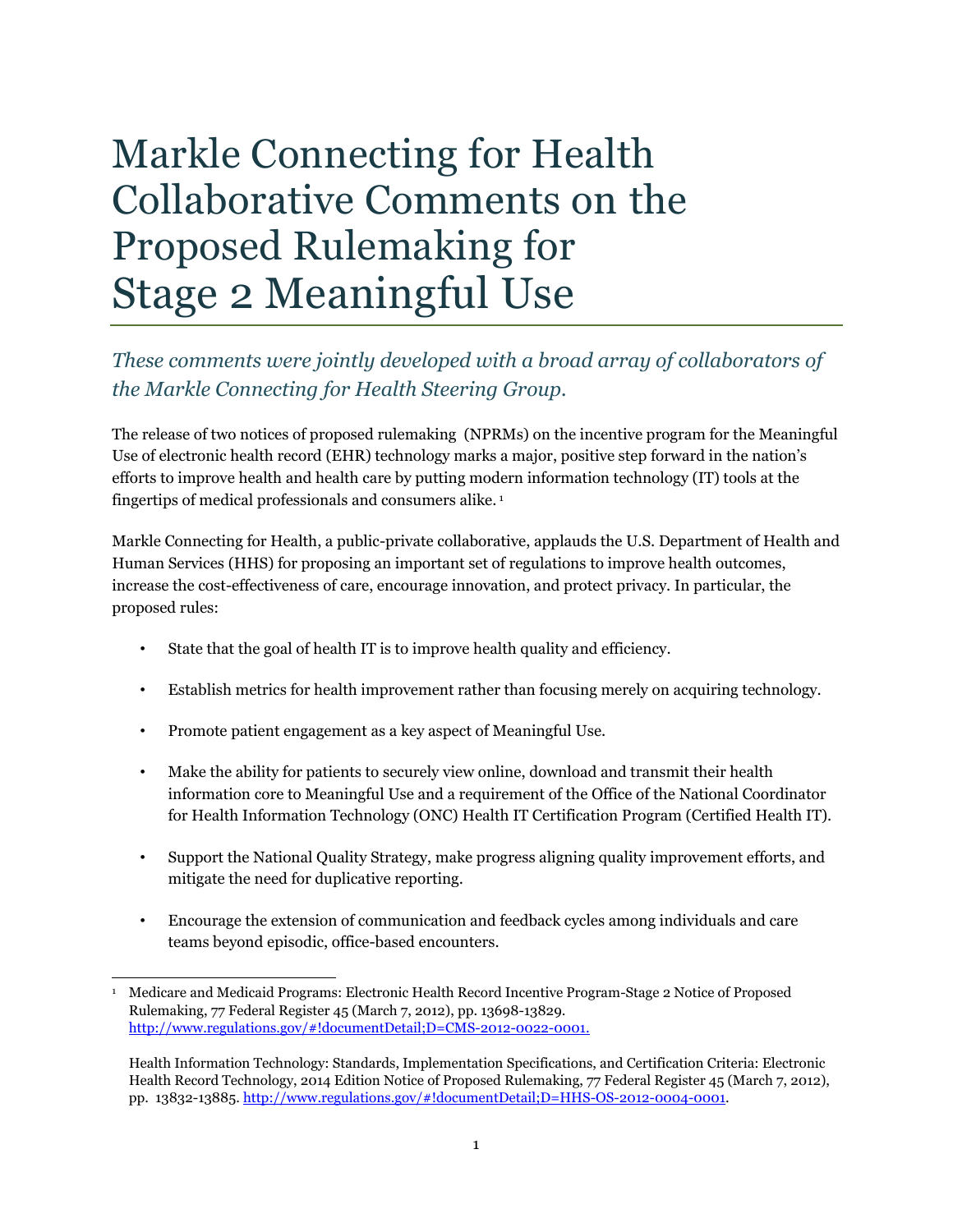• Encourage progress on interoperability and care coordination.

While the proposed rules take substantial steps in the right direction, our comments offer specific suggestions for clarifying the regulations and ironing out workable implementation details to achieve the urgent priorities of this effort: improving health and efficient use of health care resources, protecting privacy, and encouraging innovation and broad participation across many health care settings.

In this set of collaborative comments, advanced by a diverse array of health leaders, we offer our comments and recommendations on the NPRMs in four distinct categories:

- I. Health goals and quality measures
- II. Patient engagement
- III. Care coordination
- IV. Privacy and security

# I. Health Goals and Quality Measures

Consistent with our past collaborative comments,<sup>2</sup> the NPRMs make great strides in reaching new heights in quality improvement by working to align Meaningful Use with the National Strategy for Quality Improvement in Health Care (National Quality Strategy) and a host of other federal quality improvement efforts. The Meaningful Use priorities clearly embrace a culture where patients and health care professionals actively engage in quality improvement and understand the circumstances under which information is shared, as well as trust that risks will be minimized through transparent policies and practices. We encourage HHS to build on this progress as we move closer to improving outcomes through Meaningful Use.

Specifically, we recommend that HHS make health goals clear and explicit, leveraging the health goals of the National Quality Strategy. In addition, we call on HHS to take additional steps towards aligning Meaningful Use and other quality reporting initiatives, by aligning goals and priorities, sharing similar quality reporting requirements, and prioritizing meaningful quality measures.

Seamlessly integrating quality reporting into the provision of care rests on our ability to automate the capture and reporting of quality measures, and we recommend that HHS make this a priority. Going forward, we encourage HHS to outline a clear vision for quality improvement to provide a signal to the community in preparation for improved outcomes in Stage 3.

 $\overline{a}$ <sup>2</sup> "Markle Connecting for Health Collaborative Comments on Stage 2 Meaningful Use," Markle Connecting for Health. Last modified July 20, 2011[. http://www.markle.org/publications/1656-markle-connecting-health](http://www.markle.org/publications/1656-markle-connecting-health-collaborative-comments-stage-2-meaningful-use)[collaborative-comments-stage-2-meaningful-use](http://www.markle.org/publications/1656-markle-connecting-health-collaborative-comments-stage-2-meaningful-use) (accessed on April 16, 2012).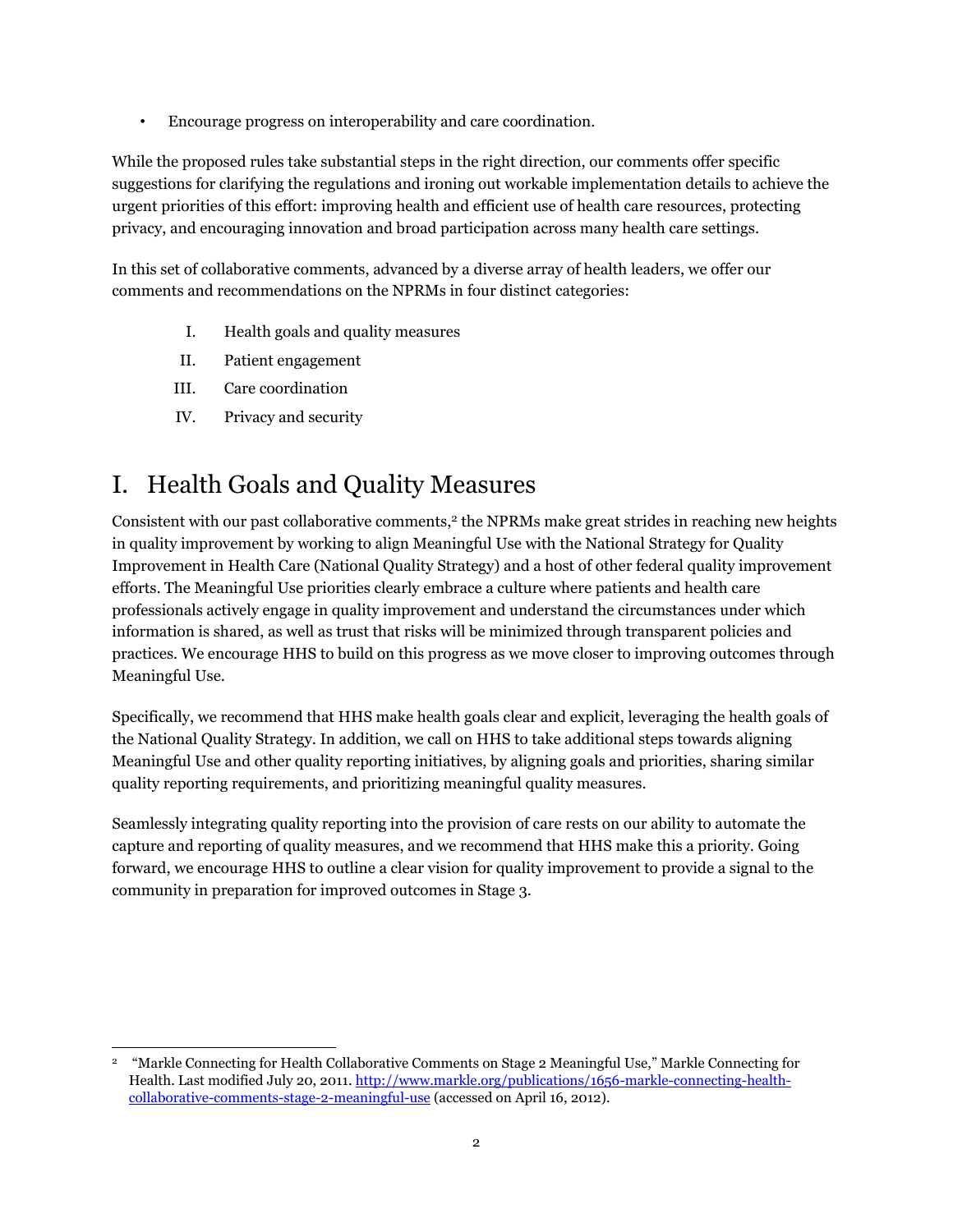#### *Make Health Goals Clear and Explicit*

#### **Recommendation:** Increase alignment with the goals of the National Quality Strategy

As a starting point, HHS may articulate goals from the National Quality Strategy<sup>3</sup> when communicating the final rule on Meaningful Use, such as:

- Reduce preventable hospital admissions and readmissions.
- Improve patient, family, and caregiver experience of care related to quality, safety, and access across settings.
- Improve the quality of care transitions and communications across care settings.
- Promote cardiovascular health through community interventions that result in improvement of social, economic, and environmental factors.
- Promote healthy living and well-being through community interventions that result in improvement of social, economic, and environmental factors.

Future updates to the National Quality Strategy and corresponding stages of Meaningful Use should build on this foundation and include health goals that are clear and explicit, such as those reflected in the Achievable Vision for 2015, proposed to the Health IT Policy Committee.<sup>4</sup> For example:

- 50% fewer preventable medication errors
- The racial/ethnic gap in diabetes control halved
- Preventable hospitalizations and re-admissions cut by 50%

#### **Discussion:**

As we addressed in previous collaborative comments, clear and explicit health goals are key to the success of Meaningful Use. In the absence of clear and explicit goals that are well understood by the provider community and the public, efforts to comply with Meaningful Use will risk becoming solely an exercise in compliance with reporting requirements, rather than an opportunity to improve health and efficiency using both health IT and changes in care delivery. The National Quality Strategy was an important step toward fully addressing this critical issue.

Aligning the Meaningful Use program requirements with the goals of the National Quality Strategy is critical for the program's success, but it is also imperative that the health goals are clearly articulated in program requirements. Articulating the health goals will provide a north star for providers, patients,

 $\overline{a}$ <sup>3</sup> "2012 Annual Progress Report to Congress: National Strategy for Quality Improvement in Health Care," U.S. Department of Health and Human Services[. http://www.ahrq.gov/workingforquality/nqs/nqs2012annlrpt.pdf](http://www.ahrq.gov/workingforquality/nqs/nqs2012annlrpt.pdf) (accessed May 4, 2012).

<sup>4</sup> See "Meaningful Use Workgroup Presentation" to the HIT Policy Committee meeting ( June 16, 2009): [http://healthit.hhs.gov/portal/server.pt/document/873878/application\\_vnd\\_ms-powerpoint](http://healthit.hhs.gov/portal/server.pt/document/873878/application_vnd_ms-powerpoint) (accessed on April 16, 2012).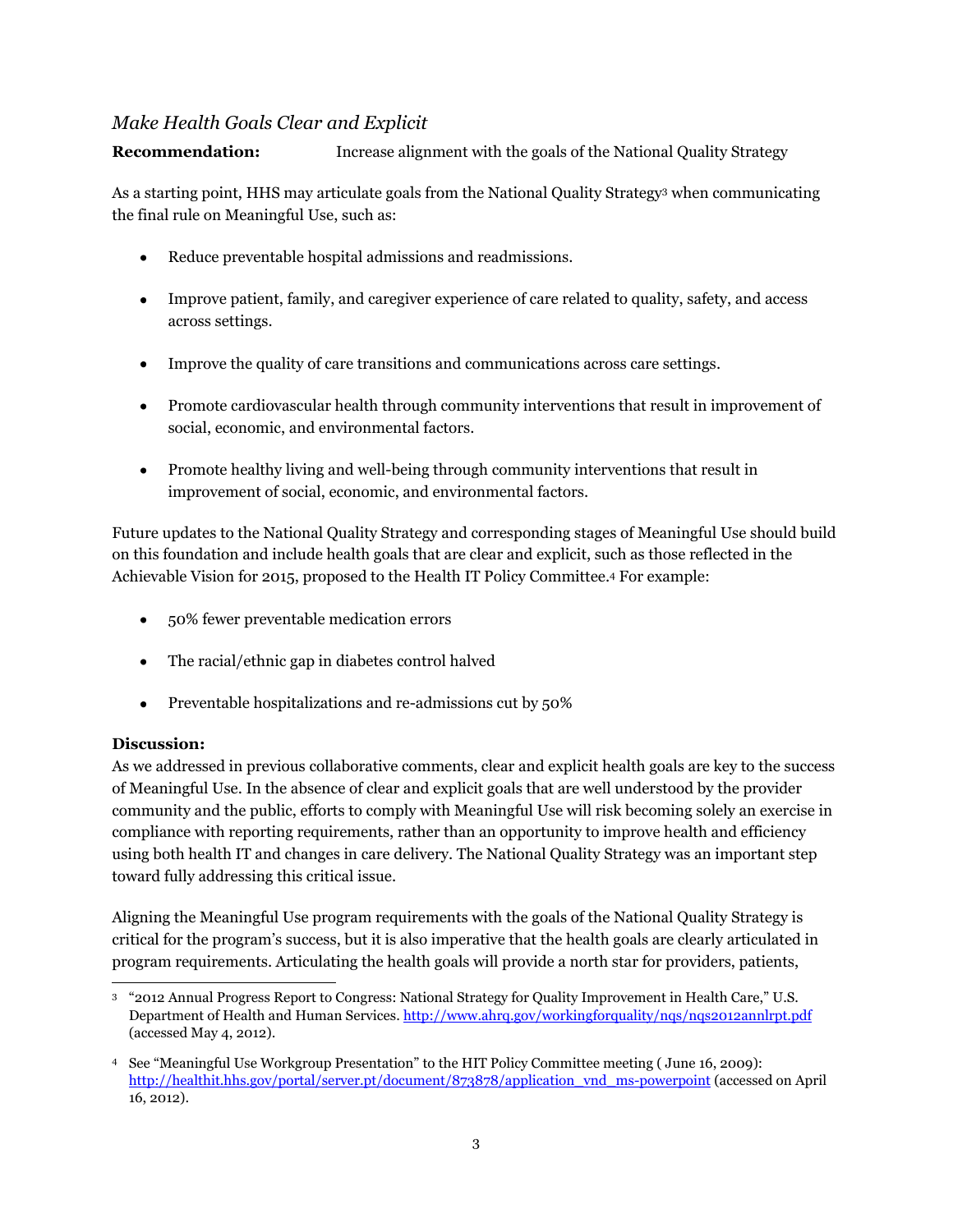policymakers, technologists, and the broader community, as well as benefit the coordination and planning of quality improvement efforts and encourage innovation. The application of explicit health goals promises to be a helpful tool in developing future requirements and measuring the program's success. As HHS works to update the National Quality Strategy, it is imperative that the opportunity is taken to refine the health goals to be more clear and explicit and to articulate these goals in the Meaningful Use program.

### *Align quality improvement efforts*

**Recommendation:** Take necessary steps to align quality reporting requirements and health objectives across Meaningful Use and other quality improvement efforts, such as the Physician Quality Reporting System's (PQRS) EHR Reporting Option, the 2012 Medicare EHR Incentive Program Pilot for EHs and CAHs, and the Medicare Shared Savings Program.

To help ensure effective alignment:

- Consistently support the goals and priorities of the National Quality Strategy and Meaningful Use.
	- o Use the goals of the National Quality Strategy to guide the priorities of quality improvement efforts and articulate these goals clearly to the public.
	- $\circ$  Apply the Meaningful Use priorities of improving quality, safety, efficiency, and reducing health disparities; engaging patients and their families in their care; improving care coordination; improving population and public health; and ensuring adequate privacy and security protections for personal health information across quality improvement efforts.
- Adopt consistent and comparable quality reporting requirements where possible.
	- $\circ$  Quality measures should be comparable across programs, reinforcing overall goals and priorities.
	- o Quality reporting mechanisms should be consistent and streamlined to support the seamless integration of information gathering and reporting activities into the provision of care and not place onerous time and administrative burdens on providers and their staffs.
	- o Summary statistics should be submitted to the Center for Medicare and Medicaid Services (CMS) for each Meaningful Use quality measure, defined as simple numerators/denominators reflecting the experience of the provider's entire patient population.

As a starting point, we encourage that the above recommendations be addressed in the proposed Meaningful Use quality reporting options (the PQRS EHR Reporting Option and the 2012 Medicare EHR Incentive Program Pilot for EPs, EHs, and CAHs). Reporting options that lack the objectives and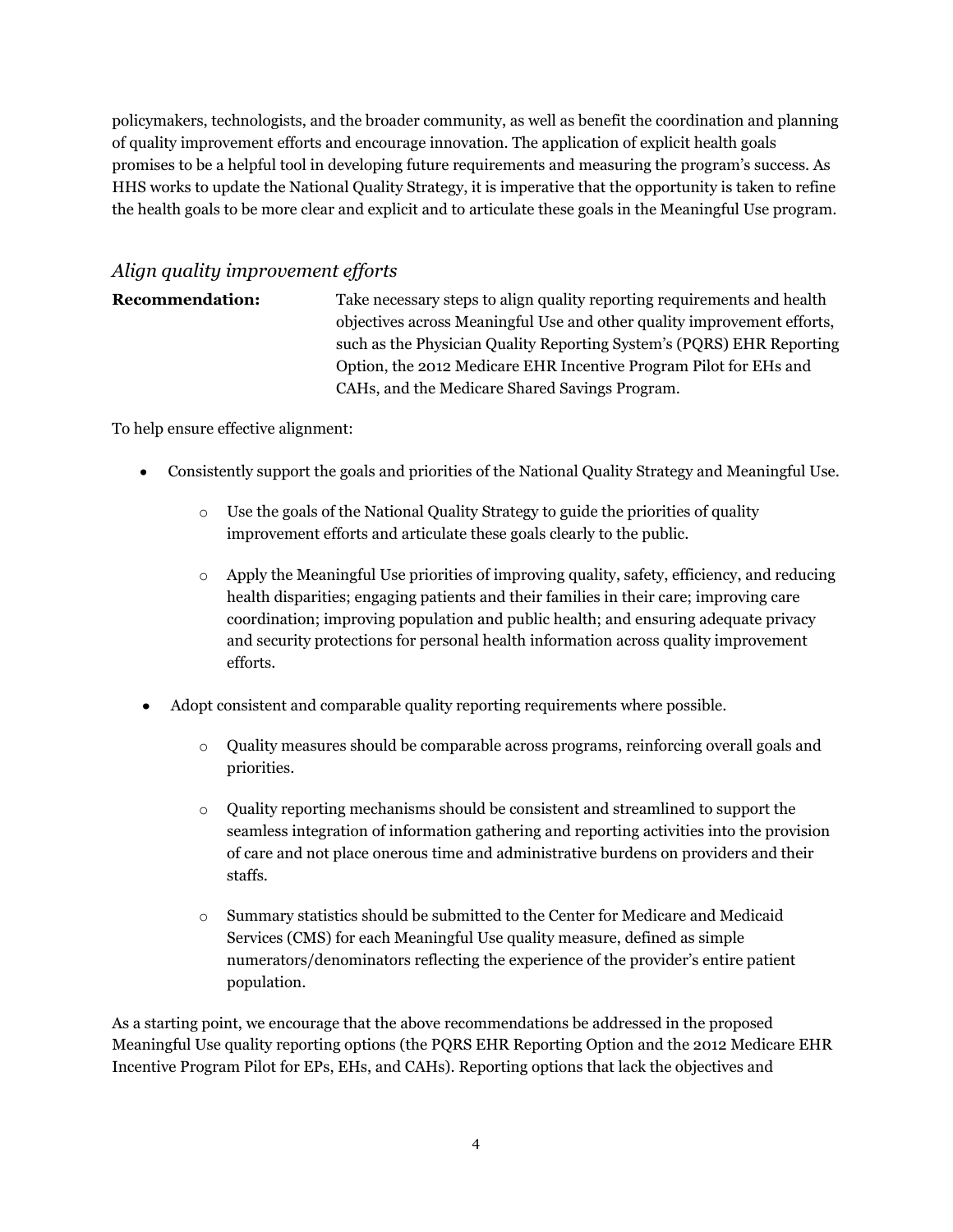requirements of Meaningful Use would risk shortchanging the overall program and the potential for improving health and health care.

#### **Discussion:**

Meaningful Use can help accelerate culture and transformations as other quality improvement efforts are aligned with the program's objectives and requirements. We applaud HHS for taking initial steps to align quality improvement efforts with Meaningful Use, as the National Quality Strategy serves as a foundation for overall efforts and the priorities and various quality measures of Meaningful Use are reflected in other efforts. A more coordinated approach to improving health and health care can be achieved through greater alignment of the quality measures, reporting mechanisms, and the application of summary statistics of Meaningful Use.

A natural starting point toward greater alignment is with the proposed quality reporting options for Stage 2. This approach has the potential to support flexibility and coordination within the program. While offering quality reporting options will aid providers' workflow, there are inconsistencies in program requirements. For example, the PQRS EHR Reporting Option for eligible professionals (EPs) applies only three quality measures, rather than the proposed 12 measures for Stage 2 Meaningful Use. In addition, the PQRS program and the 2012 Medicare EHR Incentive Program Pilot for eligible hospitals (EHs) and critical access hospitals (CAHs) require the submission of patient-level data rather than summary data as applied in Meaningful Use.

#### *Prioritize "measures that matter" for health improvement*

| <b>Recommendation:</b> | Prioritize "measures that matter" for health improvement—measures |
|------------------------|-------------------------------------------------------------------|
|                        | that demonstrate improved health outcomes and greater cost-       |
|                        | effectiveness                                                     |

#### **Discussion:**

Prioritize Meaningful Use measures by their potential impact on clear health objectives. The prioritized measures should be outcome-oriented, requiring the progressive use of health information for reporting.

It is critical to focus on outcomes that are meaningful to providers and patients and indicate measurable health improvement and efficiency gains. Selected measures should allow all providers/specialties to participate—whether through measures that are unique to particular specialties or are cross-cutting and could reasonably apply to a wider range of providers (e.g., those for whom more-targeted measures are not feasible in the near term). A focus on patient engagement, patient safety and care coordination, among others, could provide great value for all participants.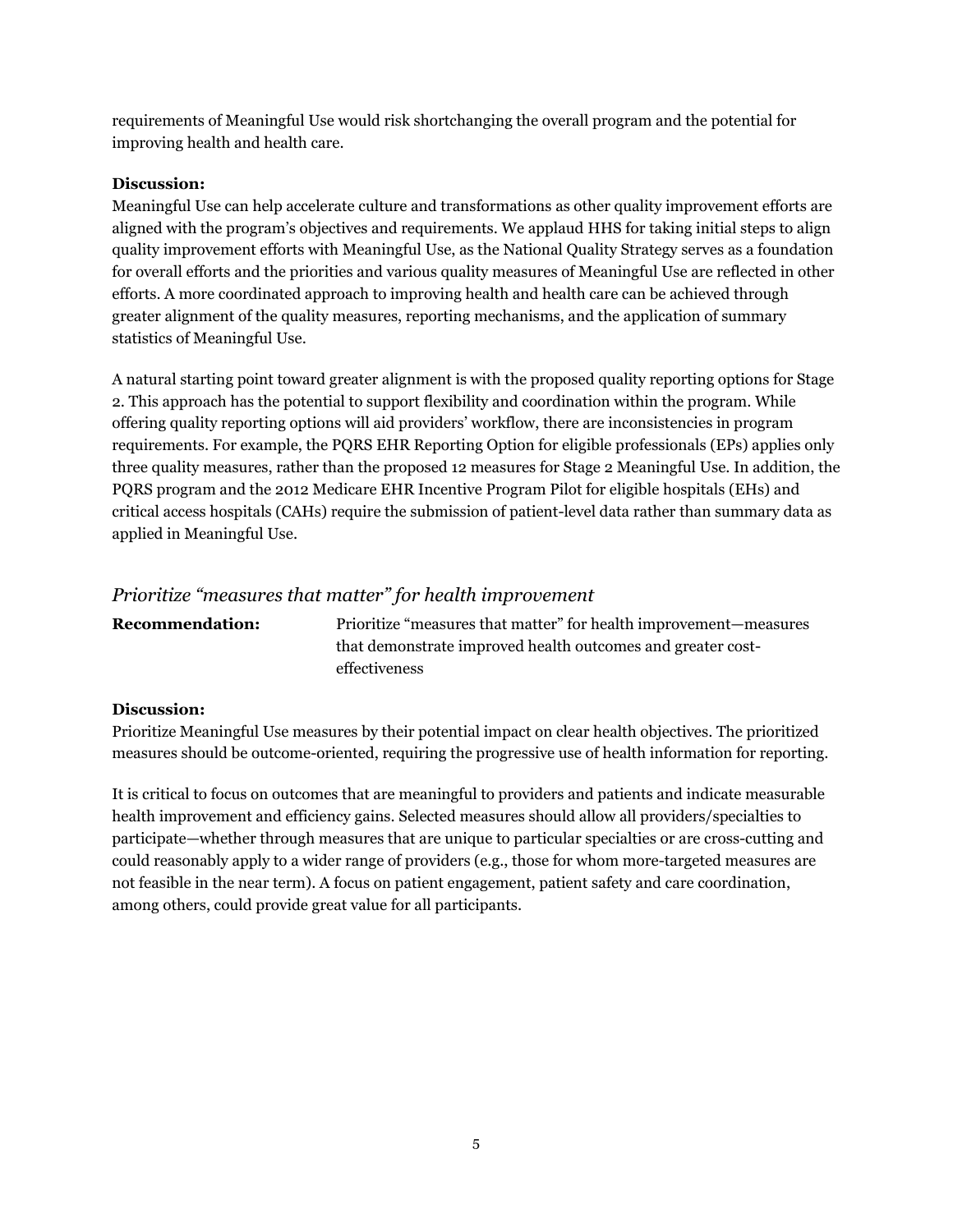#### *Automated Capture and Reporting*

**Recommendation:** Support automated quality measure capture and reporting that can be easily implemented in the short-term. HHS must make it a priority to support the development and identification of measures that can be captured and reported by automated means as a byproduct of use of Certified Health IT. The selection of e-measures should rest on whether the specifications are valid, reliable, and have been tested across a variety of settings in the field.

#### **Discussion:**

As we work towards better care through Meaningful Use, it is essential that automated reporting be a priority within the program. Developing, identifying, and testing measures across a variety of settings will help ensure the use of appropriate measures to support program goals. Calculation of measures and transmission capabilities should be enabled by electronic systems, requiring minimal additional work for providers, and allowing them to report summary statistics as a byproduct of using Certified Health IT, whether using a complete EHR or compilation of modules. In addition, it will be critical to ensure that the measures accurately support the clinical intent they were developed to address, especially when being derived from paper-based measures. Quality improvement will depend on providers' ability to assess Meaningful Use measures and results for their patients on a regular basis and use this information to improve care processes and consumer engagement, so they don't need to rely on costly intermediaries.

#### *Communicate a vision for quality improvement*

**Recommendation:** Communicate a vision for quality improvement. As we prepare for achieving advance clinical processes in Stage 2 Meaningful Use and set our sights on improving outcomes in Stage 3, CMS should take the opportunity to provide a signal to the community on next steps for quality improvement. We encourage CMS to outline how the following issues will be addressed within Meaningful Use:

- Applying flexible quality reporting platforms: Ongoing updates to quality measures will require the application of mechanisms to enable providers to calculate new and updated measures without manual entry. Moving forward, these capabilities should be seamlessly integrated into the provision of care and support the automated reporting of summary data.
- Improving data quality and integrity over time: Data quality and integrity should be addressed by providers and CMS and should not require a third party to check every reported result against the underlying data. Strategies to handle data quality and accuracy include:
	- o Require that qualified systems have flexible mechanisms to calculate and test Meaningful Use performance on a routine basis, before formal reporting occurs.
	- o Offer resources to help vendors and other participants review and test systems data workflows, measure definitions, and mechanisms to recreate source data for reported results as part of the certification process.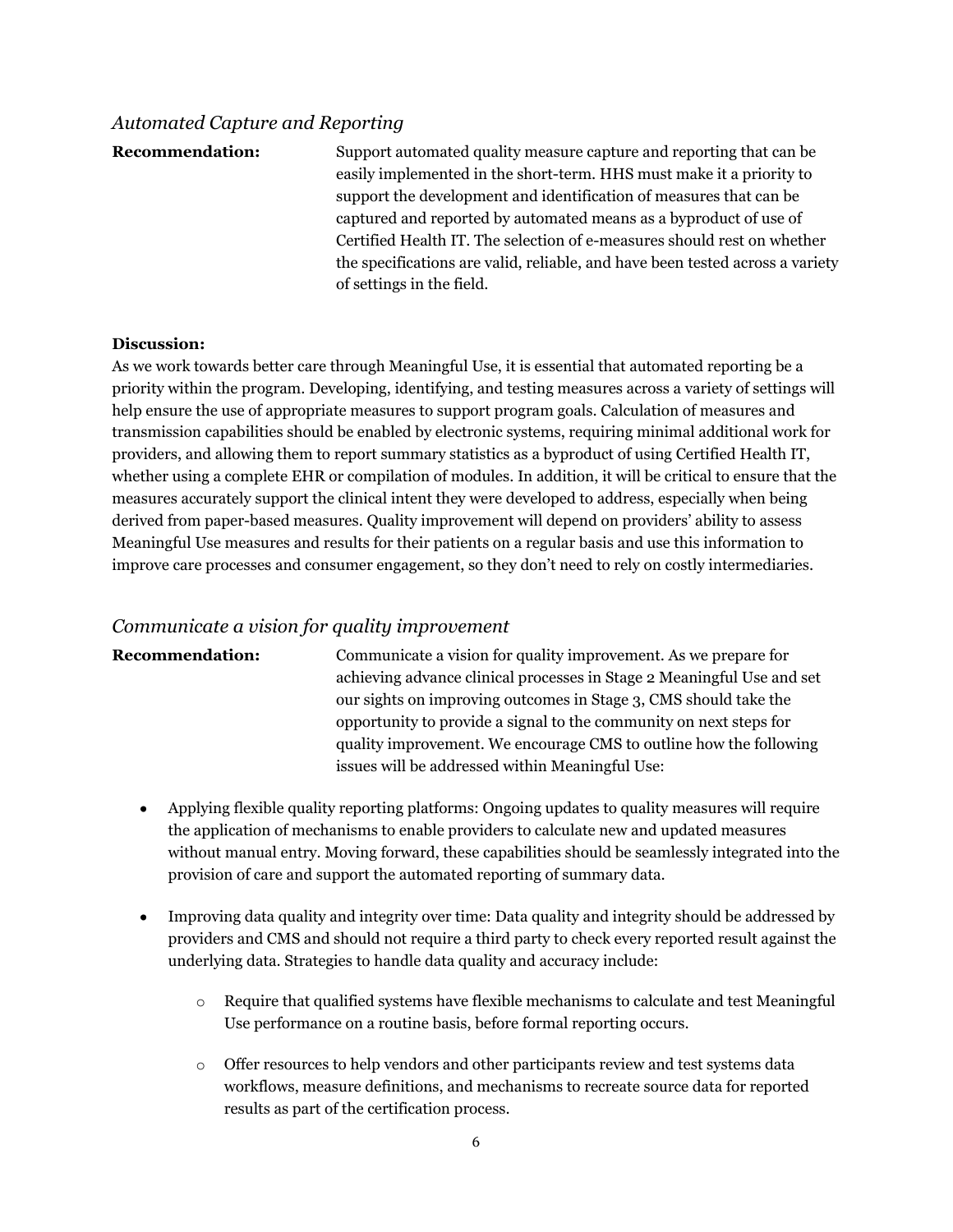- o Evaluate the benefit of periodic audits for data accuracy (via CMS, individual states, etc.) and field testing of data quality and reporting interfaces.
- Leveraging data for quality improvement: CMS should feed information in a timely way back to providers, including improvement since the last reporting period, and performance on local and national benchmarks. CMS should track provider-specific performance across various quality improvement efforts.

#### **Discussion:**

According to CMS, the conceptual approach to Meaningful Use includes data capture and sharing in Stage 1, advance clinical processes in Stage 2, and improved outcomes in Stage 3.<sup>5</sup> While the NPRMs outline progressive requirements for Stage 2, it should also include a clear signal to the community on next steps for quality improvement.

A starting point for a vision rests on ensuring data quality and integrity. The effectiveness of Meaningful Use in quality improvement efforts will only be as good as the data within it. In addition, a robust quality improvement effort depends on flexible reporting platforms that can be integrated seamlessly into the provision of care. Providing performance and benchmark information back to providers and tracking provider performance will bring quality improvement efforts full circle within the program.

Systems must be able to support providers' needs for information to meet Meaningful Use goals. The underlying objective is to put useful information into the hands of providers and patients to improve care and not to create a compliance exercise.

# II. Patient Engagement

Public support and participation will be central to the nation's ability to attain Meaningful Use health objectives, such as improving care coordination, managing chronic diseases, addressing disparities, enhancing medication safety, engaging patients in their own health, and using health care resources efficiently. The proposed requirements supporting a patient's ability to access and share his or her health information through view, download, and transmit to a  $3<sup>rd</sup>$  party provide an excellent foundation for reaching these objectives.

Providing individuals access to their own information is well-rooted in Fair Information Practice Principles (FIPPs) and a basic expectation for health IT. Convenient access to one's own personal health information serves as a building block to help people lead healthier lives and receive higher-quality, more cost-effective care.

A recent Markle Survey on Health in a Networked Life found that roughly two-thirds of the American public and doctors support an individual's ability to view and download their personal health information

 $\overline{a}$ <sup>5</sup> "Medicare & Medicaid EHR Incentive Program," Centers for Medicare & Medicaid Services. Slide 4, Last modified 2010[: https://www.cms.gov/Regulations-and-](https://www.cms.gov/Regulations-and-Guidance/Legislation/EHRIncentivePrograms/downloads/MU_Stage1_ReqOverview.pdf)[Guidance/Legislation/EHRIncentivePrograms/downloads//MU\\_Stage1\\_ReqOverview.pdf](https://www.cms.gov/Regulations-and-Guidance/Legislation/EHRIncentivePrograms/downloads/MU_Stage1_ReqOverview.pdf) (accessed on April 16, 2012).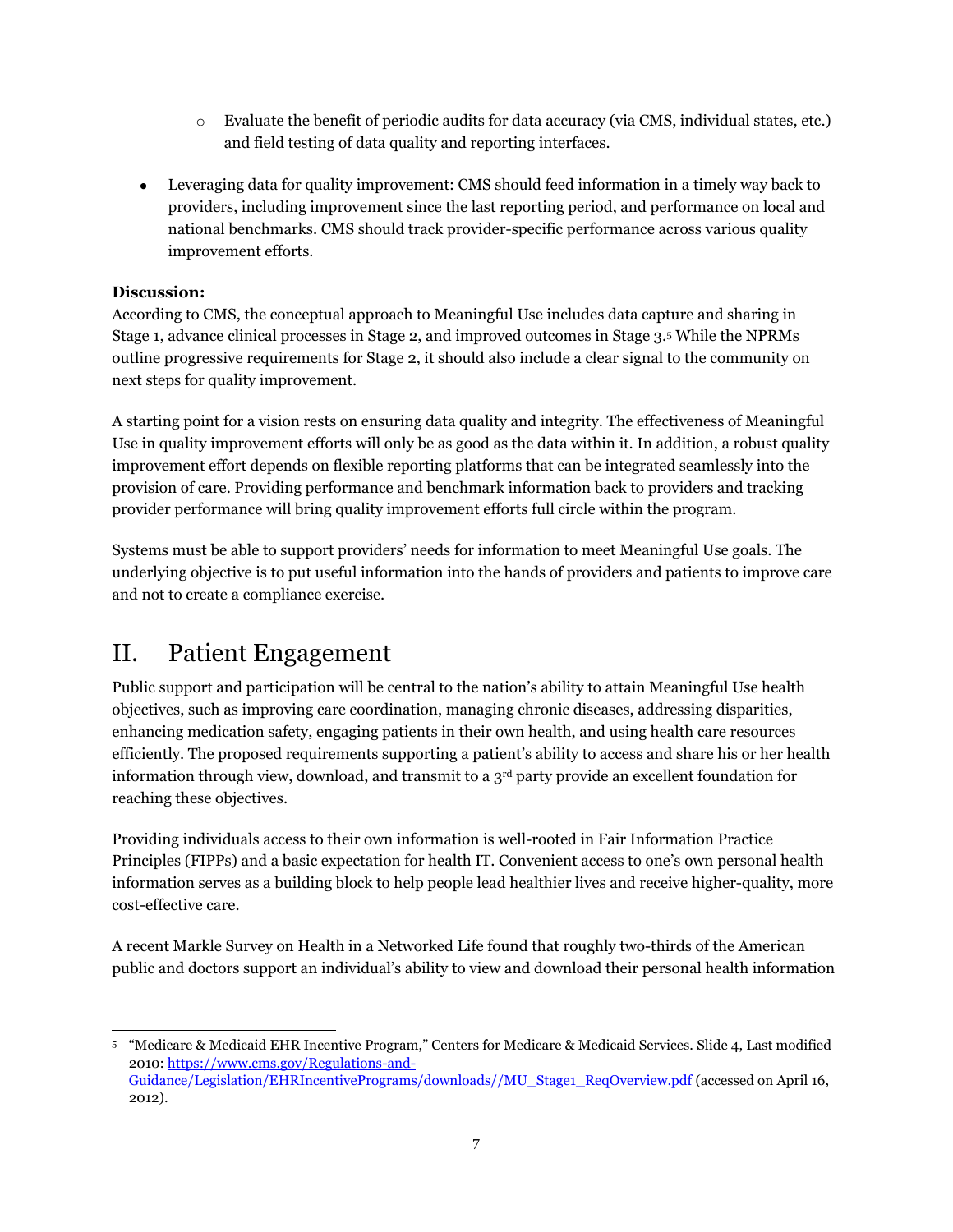online. <sup>6</sup> Another recent survey by the National Partnership for Women and Families found that respondents who say their doctors have EHR systems and online access to their health information see greater value in EHRs for both their providers and themselves. For example, online users were more likely than the total population of EHR respondents to say their EHR system helps them personally in sharing information with all of their health care providers (72% with online access; 63% without).<sup>7</sup>

The experiences at the U.S. Department of Veterans Affairs (VA), Medicare, and TRICARE with their blue button also demonstrate that even a basic download capability has value to patients and can spur private sector innovation. When the VA enabled patients to download their information, the private sector responded by demonstrating a wide range of applications that made that information useful to patients (e.g., making it easier to know when to take medications, storing medical images, and connecting with peers who have similar health conditions). Enabling patients to securely access and share their health information online is an important initial step for patients to engage with their care and, literally, to take their information with them wherever they need to go.

As articulated in previous collaborative comments, the rationale for supporting robust patient engagement measures through Meaningful Use, including a patient's ability to access and share his or her health information, begins with a broad vision for individual participation in transforming health care.

This vision:

- Considers individuals as information participants—not as mere recipients, but as members of the  $\bullet$ care team, information contributors, knowledge creators, and shared decision makers
- Shifts paradigms so that information is not provided to individuals only upon request, but is delivered routinely after every visit in a manner that matches the individual's needs and wishes
- Encourages the extension of communication and feedback cycles among individuals and care teams beyond episodic, office-based encounters

The journey toward this vision starts by improving access to information and bolstering communication with patients. The recommendations below set forth several areas that HHS can address and support through Meaningful Use to help foster this vision.

### *Patient Engagement as a Key Public Benefit of Meaningful Use*

**Recommendation:** Continue to support patient engagement as a key public benefit of the Meaningful Use program, including the ability of individuals to view,

 $\overline{a}$ <sup>6</sup> Markle Health in a Networked Life, "Public and Doctors Alike Support Allowing Individuals to Download Their Own Health Information," *Markle Foundation*. Last modified January 31, 2011. [http://www.markle.org/publications/1441-public-and-doctors-alike-support-allowing-individuals-download](http://www.markle.org/publications/1441-public-and-doctors-alike-support-allowing-individuals-download-their-own-health-in)[their-own-health-in](http://www.markle.org/publications/1441-public-and-doctors-alike-support-allowing-individuals-download-their-own-health-in) (accessed on February 22, 2012).

<sup>7</sup> "Making IT Meaningful: How Consumers Value and Trust Health IT," *National Partnership for Women and Families*. Last modified February 2012. [http://www.nationalpartnership.org/site/DocServer/HIT\\_Making\\_IT\\_Meaningful\\_National\\_Partnership\\_Febru](http://www.nationalpartnership.org/site/DocServer/HIT_Making_IT_Meaningful_National_Partnership_February_2.pdf?docID=9783)  $\frac{\text{arv}}{\text{2.pdf?docID} = 9783}$  (accessed on April 16, 2012).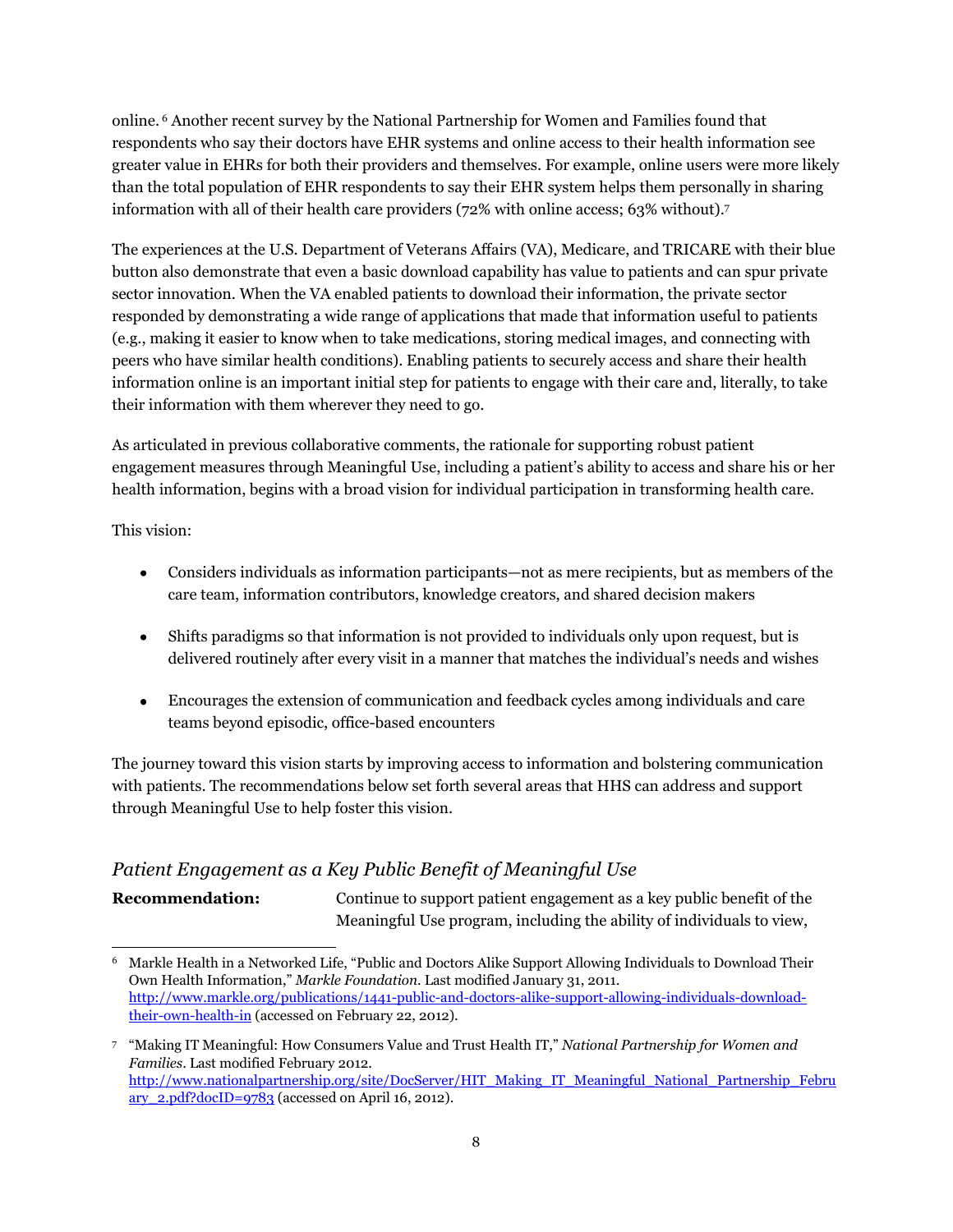download, and transmit to a 3rd party key personal health information online as a core requirement for Stage 2. Refine this requirement over time based on experience and attestation reports to CMS.

#### **Discussion:**

We encourage HHS to continue to support patient engagement as a key public benefit of the Meaningful Use program, including the ability of individuals to view, download, and transmit to a 3<sup>rd</sup> party key personal health information online as a core requirement in Stage 2. For the last decade, Markle Connecting for Health has emphasized this capability as a critical building block for patient engagement and market innovation.

Many aspects of the proposed rules align with our past collaborative comments on patient engagement. In particular, we encourage HHS to include the following elements in the final rules:

- Supporting a patient's ability to access and share his or her health information through view, download, and transmit requirements and certification criteria
- Enabling individuals to compile copies of their information on a timely basis and share it through a wide variety of applications and services of their choosing
- Shifting paradigms so that information is not provided to individuals only upon request, but is delivered routinely after every visit in a manner that matches the individual's needs and wishes
- Enabling patients to access their health information as human-readable text as well as in structured, computer-readable formats
- Requiring Certified Health IT to keep an immutable and patient-accessible audit log for view, download, and transmit events
- Enabling the automated counting of view, download, and transmit to 3rd party events through Certified Health IT to prevent the need for manual counting
- Consolidating the many different requirements in Stage 1 Meaningful Use for enabling patients to access their health information into one requirement

These proposed requirements will provide a robust foundation for engaging patients in the current networked environment.

Consensus is difficult to find on the specific measures and thresholds that should be required for doctors to meet patient engagement goals in Stage 2 of the program. On one hand, it is clear from current experience with patient portals and personal health records that clinicians play an important role in encouraging consumer adoption and utilization. It could be a lost opportunity if HHS sets only a token threshold for the number or percentage of patients who need to view, download or transmit their information online for a provider or hospital to satisfy patient engagement requirements. On the other hand, HHS might risk penalizing providers if some patient populations are less likely to make full use of these capabilities.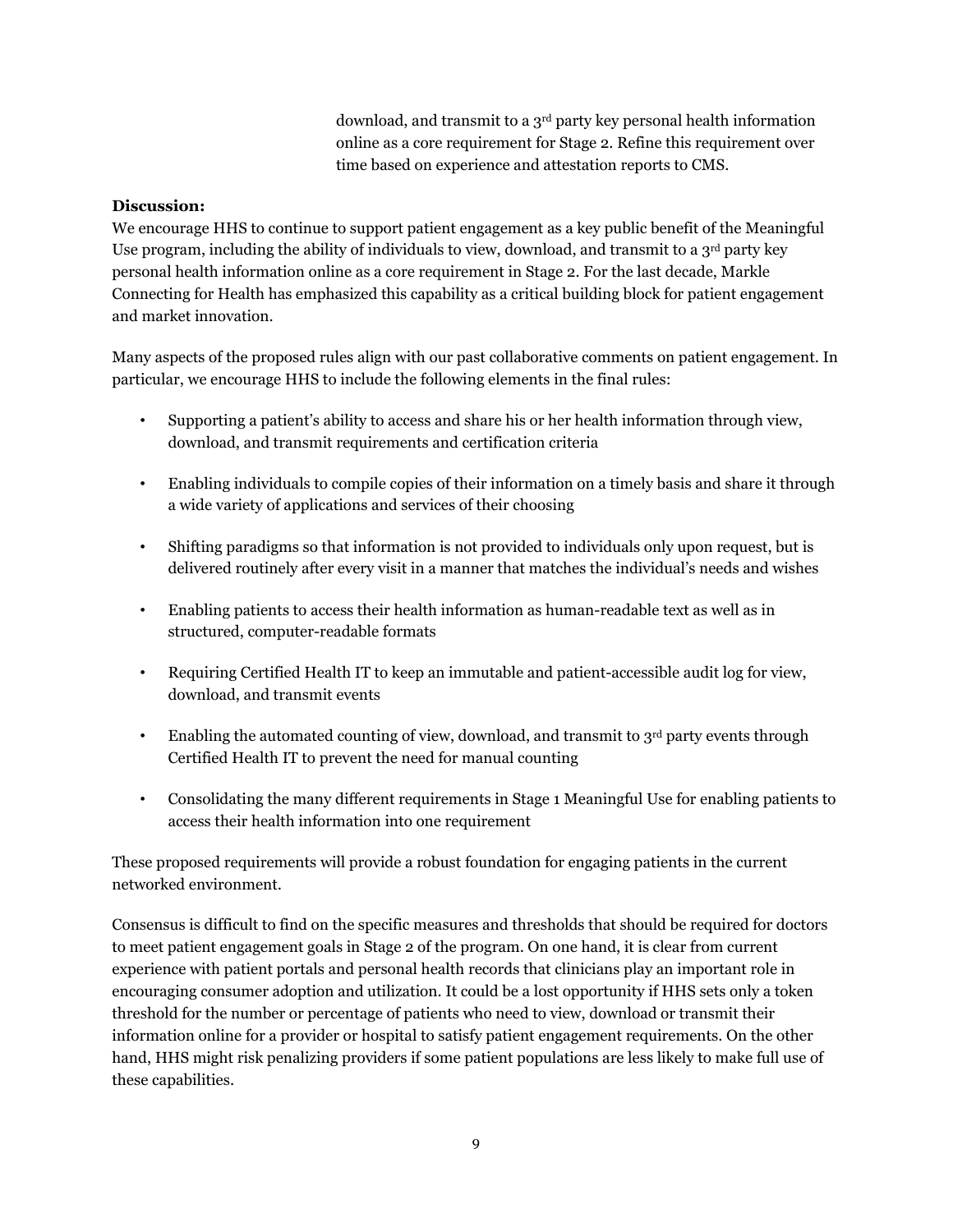To address this question, we focus on the big picture. The overall objective is for HHS to encourage that the view, download, and transmit capabilities become a common service for all patients, and to use Certified Health IT in a way that makes measuring its use an automated function that avoids the need for manual counting. It is important now to establish clear technology certification requirements to make the secure online delivery of personal health information to patients a largely automated task for providers and to require the technology to have an automated means for counting and calculating the percentage of active patient utilization.

Key data can be collected through attestation reports to CMS, and we encourage HHS to maintain the proposed requirement for enabling the automated counting of view, download, and transmit to 3<sup>rd</sup> party events through Certified Health IT to support this goal. HHS can also play a critical role helping providers to be proactive in encouraging and assisting their patients to view, download, or transmit their health information to a third party.

As a country, we are just starting to understand how to support health in a networked life, and Meaningful Use can be an important catalyst in this effort. However, in order to ensure an environment that adequately encourages innovation, the methods by which providers can engage patients through networked technology should remain flexible. Foundational technology capabilities must be required of certified technology to provide a level of assurance that the technology can be used to achieve Meaningful Use. However, providers should be encouraged to use the tools that allow them to most effectively provide care.

#### *Privacy and Security for View, Download, and Transmit to 3rd Party*

**Recommendation:** Support public confidence by requiring that baseline privacy and security functions can be supported through Certified Health IT for view, download, and transmit to a 3rd party capabilities as well as secure messaging. Also offer support through Regional Extension Centers to help providers employ strong privacy and security practices in this context.

#### **Discussion:**

Through months of public-private collaboration, more than 50 organizations have endorsed a set of Markle Connecting for Health recommended practices for implementation of a secure view and download capability that build on the Markle Common Framework for Networked Personal Health Information. The recommendations are detailed in Policies in Practice: The Download Capability<sup>8</sup> and provide general direction for the aspects of the proposed rules that enable patients to directly access and share their health information. We contextualize these policies for Stage 2 Meaningful Use in the text below.

**Secure online access as a requirement**: The ability to view, download, and transmit personal health information to a  $3<sup>rd</sup>$  party must be accessible to the patients of an eligible professional or an eligible hospital from an online site with appropriate security precautions in place. That means the identity of

 $\overline{a}$ <sup>8</sup> Markle Connecting for Health Work Group on Consumer Engagement, "Policies in Practice: The Download Capability," Markle Foundation. Last modified August 31, 2010. [http://www.markle.org/publications/1198](http://www.markle.org/publications/1198-policies-practice-download-capability) [policies-practice-download-capability](http://www.markle.org/publications/1198-policies-practice-download-capability) (accessed on April 16, 2012).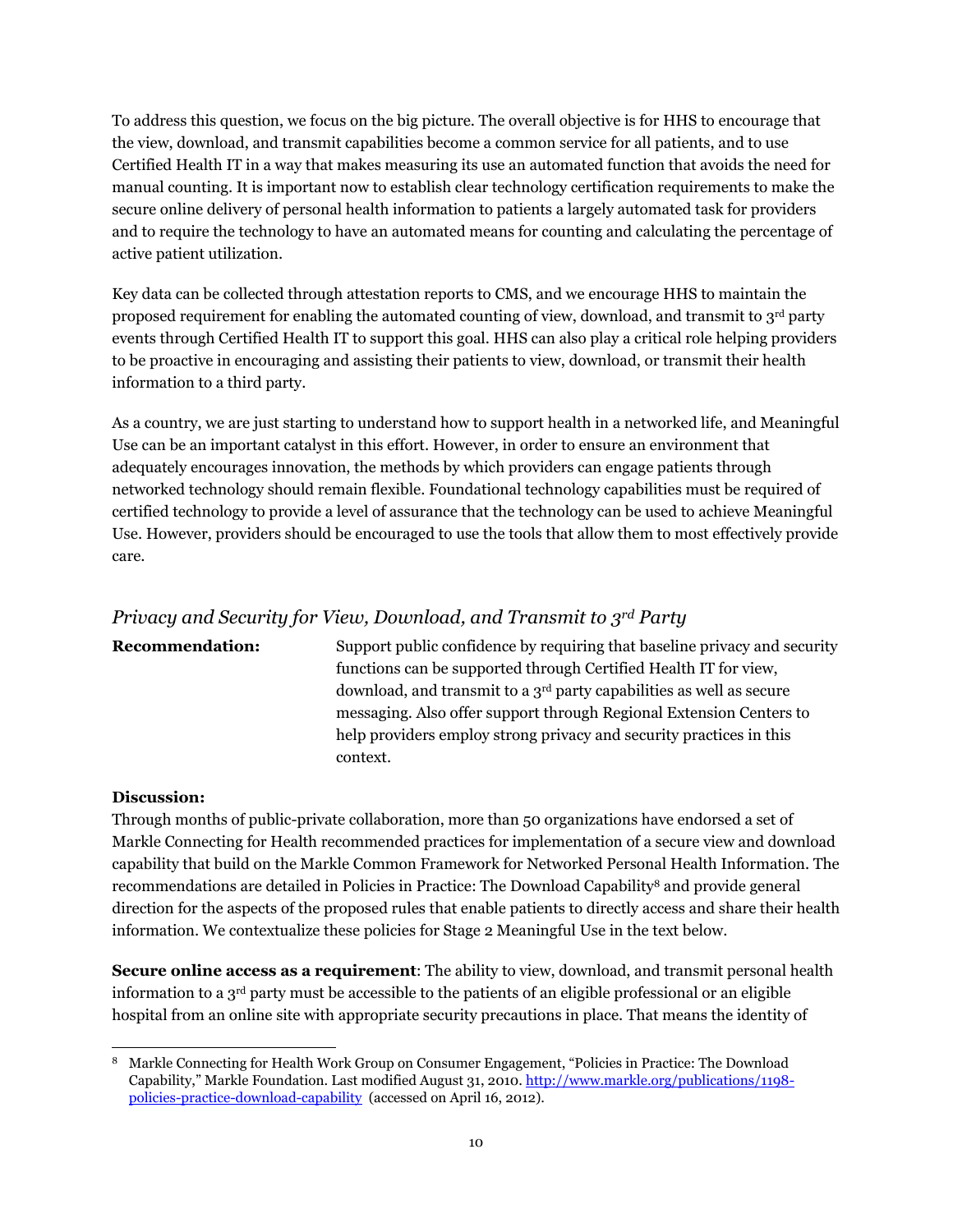each individual given credentials to access his or her own data must be proofed to an acceptable level of accuracy and the individual must present an acceptable token (e.g., unique user name and password combination) upon login in order to get access to the data for view and/or download.

We encourage HHS to clarify that the existing certification criterion for authentication, access control, and authorization<sup>9</sup> applies to both patients and healthcare professionals. The proposed criterion would require technology to "Verify against a unique identifier(s) (e.g., username or number) that a person seeking access to electronic health information is the one claimed."

**Helping people make informed choices:** Any organization offering a download capability should inform individuals about the choice to download information and confirm that the individual really wants to do it. We support the approach taken by the proposed rules to offer guidance in this area. It will be important to make this guidance easily accessible and understandable for vendors, providers, patients and their families and policymakers.

Our collaborative has endorsed a set of policies and practices on helping people make informed choices on downloading their health information recommending that, when an individual is downloading from a secure online service to a computer or a device, the provider of the download capability should do the following:

- Provide a clear, concise explanation of the download function and its most fundamental implications for the individual.
- Provide prominent links that enable individuals to view more details about the download process, including what basic security precautions they can take on their own, how the service answers questions (e.g., through direct communication, FAQ page, or other means), and who they should contact if they believe some of the downloaded information is in error.
- Obtain independent confirmation from the individual (i.e., such as a "yes" response to a question) that the individual wants to download a copy of personal health information.
- Such independent confirmation should be obtained after presenting the individual with, at minimum, the following clearly stated information:
	- o Health records can contain sensitive information.
	- o If you download sensitive information to a shared or unsecured computer or device, others might see it.
	- $\circ$  You are responsible for protecting the information that you download, and for deciding with whom to share it.
	- o Are you sure you want to download a copy of your personal health information to the computer or device you are using?

 $\overline{a}$  $9\quad$  §170.314(d)(1)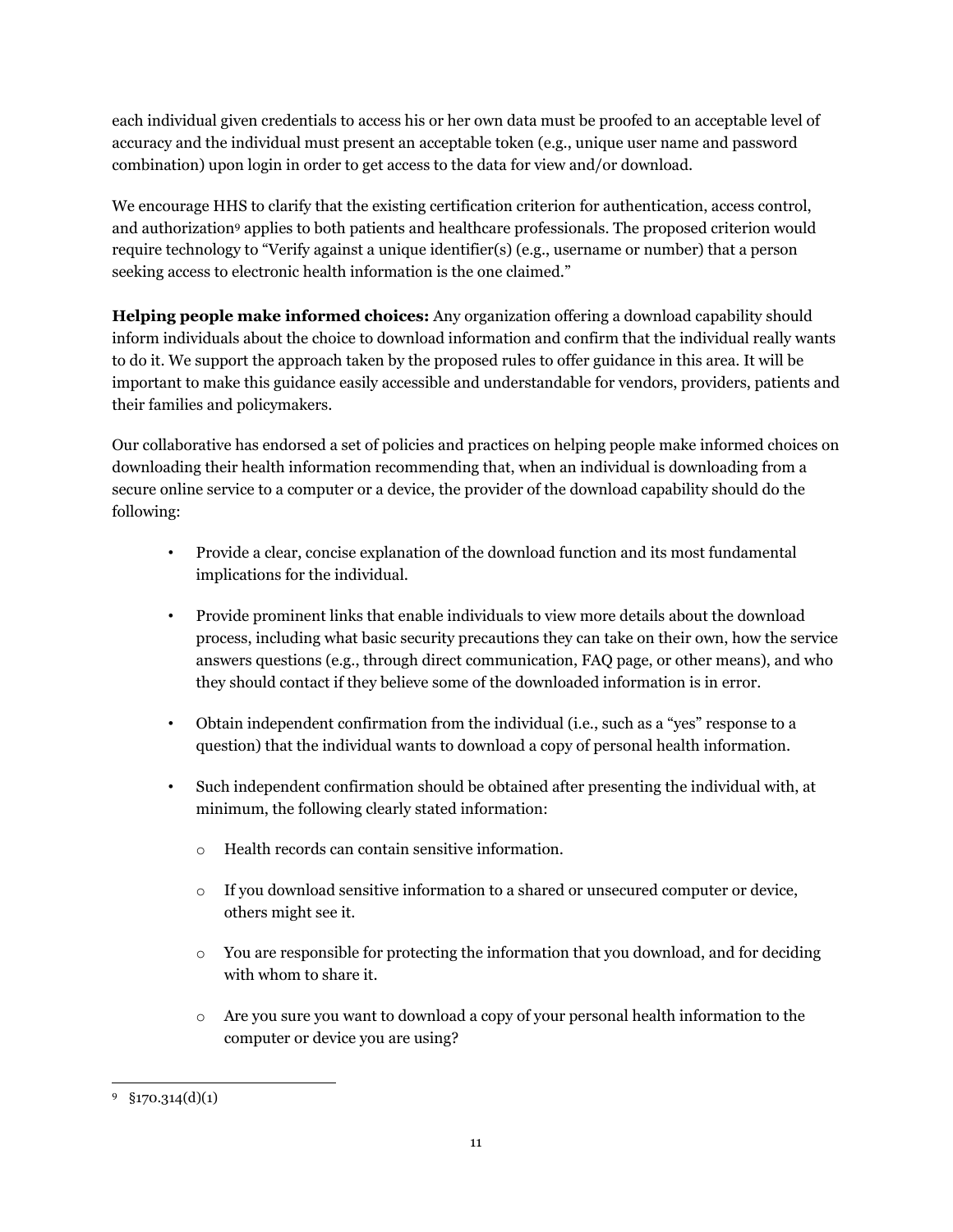**Audit trail:** Patient portals should include an immutable audit log to keep a record of view, download, and transmit events as a fundamental capability of Certified Health IT. All imports and exports of information should be tracked in a running log that the individual is able to view securely online. The proposed rules establish the certification criterion necessary to support this important functionality, and we encourage HHS to include this criterion in the final rule.

# III. Care Coordination

The proposed rules encourage significant progress on interoperability and the use of secure electronic provider-to-provider transactions of summary of care records. This focus has the potential to foster robust information sharing and improve care coordination.

Past collaborative comments encouraged HHS to endorse a simple specification for a set of open standards necessary for secure transport of data, and we are encouraged by the progress that has been made possible in this area through the Direct Project. The proposed certification criteria to support transport specifications developed under the Direct Project can provide an important foundation for the Meaningful Use program.

#### *Flexibility for Care Coordination Requirements*

| Support flexibility for participating doctors and hospitals to deliver  |
|-------------------------------------------------------------------------|
| information that satisfies Meaningful Use requirements for coordination |
| of care. The Meaningful Use Program should support information          |
| sharing, without penalizing the information sender for any lack of      |
| technology, system choice, or capability on the recipient end.          |
| Complementary efforts are also needed to support robust information     |
| sharing across different vendor systems and health care organizations.  |
|                                                                         |

#### **Discussion**:

While we are supportive of the proposed requirement to share a summary of care record for more than 65% of transitions of care and referrals, we have concerns about aspects of the corresponding requirement for 10% of these summary of care records to be sent electronically to recipients with no organizational affiliation that are also using a different Certified Health IT vendor.

We understand the intent of the requirement to share information with providers using different EHR systems; however, the unintended consequences seem too high to incorporate into requirements for providers. Clinical need should guide referral patterns, not technological capabilities or vendor selection. The rules should not penalize the sender for any lack of technology, system choice or capability on the recipient end. The burden of simply determining the vendor(s) an information recipient uses would be significant; tracking and reporting this information to CMS would be even more difficult. This requirement could also incent providers to refer patients outside of their network solely to achieve a Meaningful Use requirement, potentially comprising patient care and shifting the focus away from the high level goals of improving health and health care.

A reasonable rule would require participating providers to possess the capability to send information using secure messaging (e.g., Direct Project or equivalent service) or a health information exchange or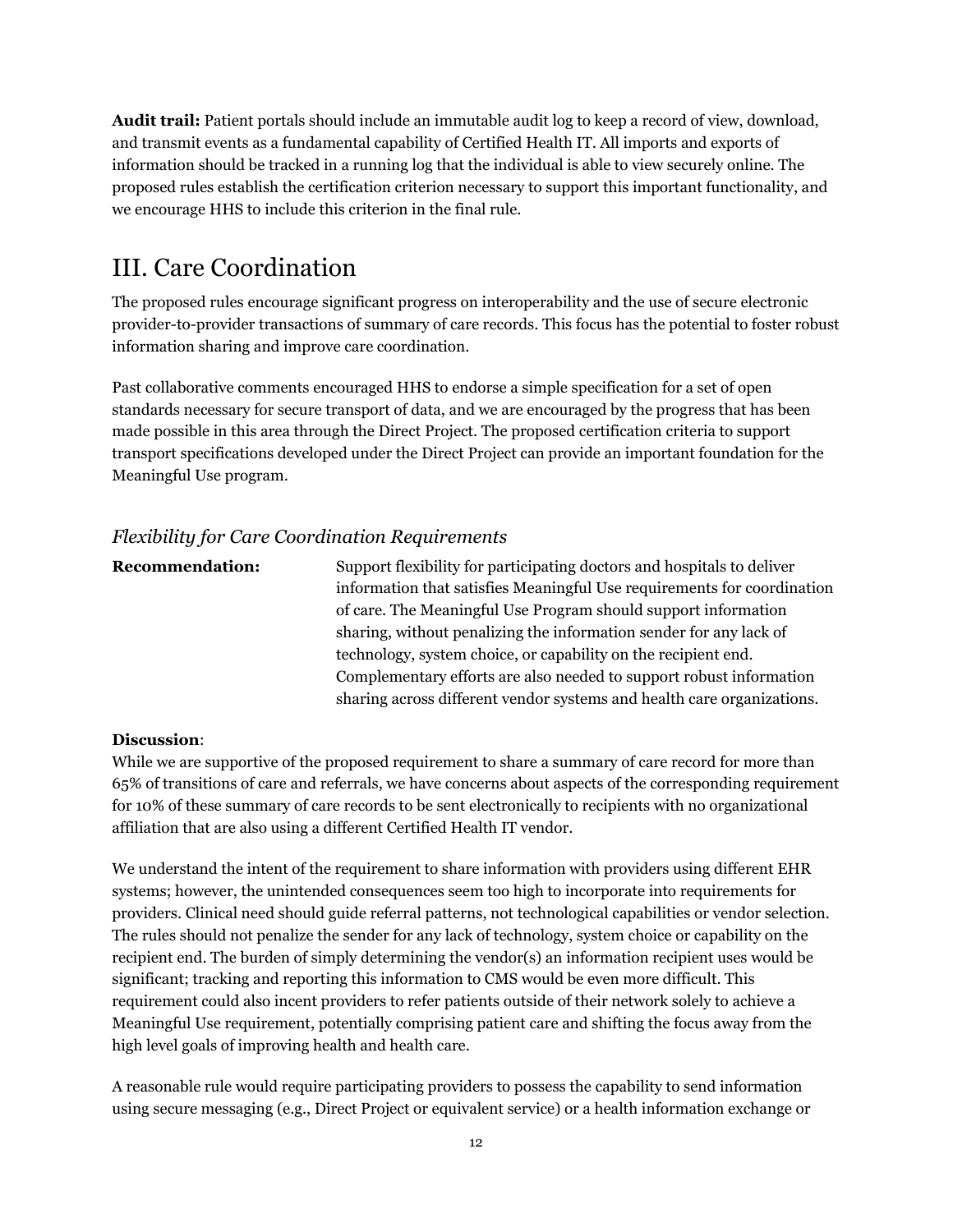platform and use reasonable attempts to leverage such capabilities when sending information electronically. A requirement of this kind would encourage electronic communication without requiring providers to track the vendors used by other organizations.

The intent of the proposed requirement to send summary of care records to recipients using a different Certified Health IT vendor is understandable and there remains a critical need to enable information sharing across these different systems. The health ecosystem is defined by fragmentation and improving care coordination requires information sharing across different care environments. In order to further this goal, ONC should continue to focus on mechanisms for supporting the use of standards that enable information sharing across different environments. Certifying that all EHRs are compliant with Direct protocols, for example, will offer the baseline capability needed to create an on-ramp to interoperability. Certifying bodies may also be in a position to monitor products in the market and evaluate whether a certified product enables its users to share information with clinicians that are using certified technology from different vendors.

# IV. Privacy and Security

As HHS refines all areas of the Meaningful Use program, it must be mindful of public and provider expectations for privacy. The starting place is a broad framework of privacy principles based on FIPPs and embraced by ONC and other federal agencies.<sup>10</sup>

The Markle Survey on Health in a Networked Life found that more than 80% of both the public and doctors surveyed considered privacy safeguards to be important requirements necessary to make sure that federal incentive money for health IT would be well spent. Both groups expressed the importance of specific privacy policies including breach notification, audit trail, informed choices, and ability to request corrections. In past Markle surveys, the public support for these privacy-protective practices consistently has remained very high.<sup>11</sup>

Only when taken as a whole do these principles and related practices constitute a trust framework. Although the proposed rules offer important privacy and security protections, they are only one piece of this framework. Because trust is primarily an attribute of entities or participants rather than of software or data, progress will be made primarily through an expanding network of trusted participants. Certification by itself is not a proxy for the enforcement of a regulatory framework and it cannot be a substitute for the complete framework of privacy and security protections necessary for trust among users of Certified Health IT. In other words, the existence of privacy and security capabilities in technology does

 $\overline{a}$ <sup>10</sup> "Nationwide Privacy and Security Framework For Electronic Exchange of Individually Identifiable Health Information," Department of Health & Human Services. Last modified December 15, 2008. [http://www.healthit.hhs.gov/portal/server.pt/gateway/PTARGS\\_0\\_10731\\_848088\\_0\\_0\\_18/NationwidePS\\_Fra](http://www.healthit.hhs.gov/portal/server.pt/gateway/PTARGS_0_10731_848088_0_0_18/NationwidePS_Framework-5.pdf) [mework-5.pdf](http://www.healthit.hhs.gov/portal/server.pt/gateway/PTARGS_0_10731_848088_0_0_18/NationwidePS_Framework-5.pdf) (accessed on April 16, 2012).

*Memorandum for Selected Heads of Executive Departments and Agencies: Health Information Technology Guidance,* Vivek Kundra and David Blumenthal, September 17, 2010: [http://www.cio.gov/Documents/Health-](http://www.cio.gov/Documents/Health-Information-Technology-Guidance.pdf)[Information-Technology-Guidance.pdf](http://www.cio.gov/Documents/Health-Information-Technology-Guidance.pdf) (accessed on April 16, 2012).

<sup>11</sup> *The Public and Doctors Agree on Importance of Specific Privacy Protections for Health IT*, Markle Health in a Networked Life, January 31, 2011: [http://www.markle.org/publications/1443-public-and-doctors-agree](http://www.markle.org/publications/1443-public-and-doctors-agree-importance-specific-privacy-protections-health-it)[importance-specific-privacy-protections-health-it](http://www.markle.org/publications/1443-public-and-doctors-agree-importance-specific-privacy-protections-health-it) (accessed on April 16, 2012).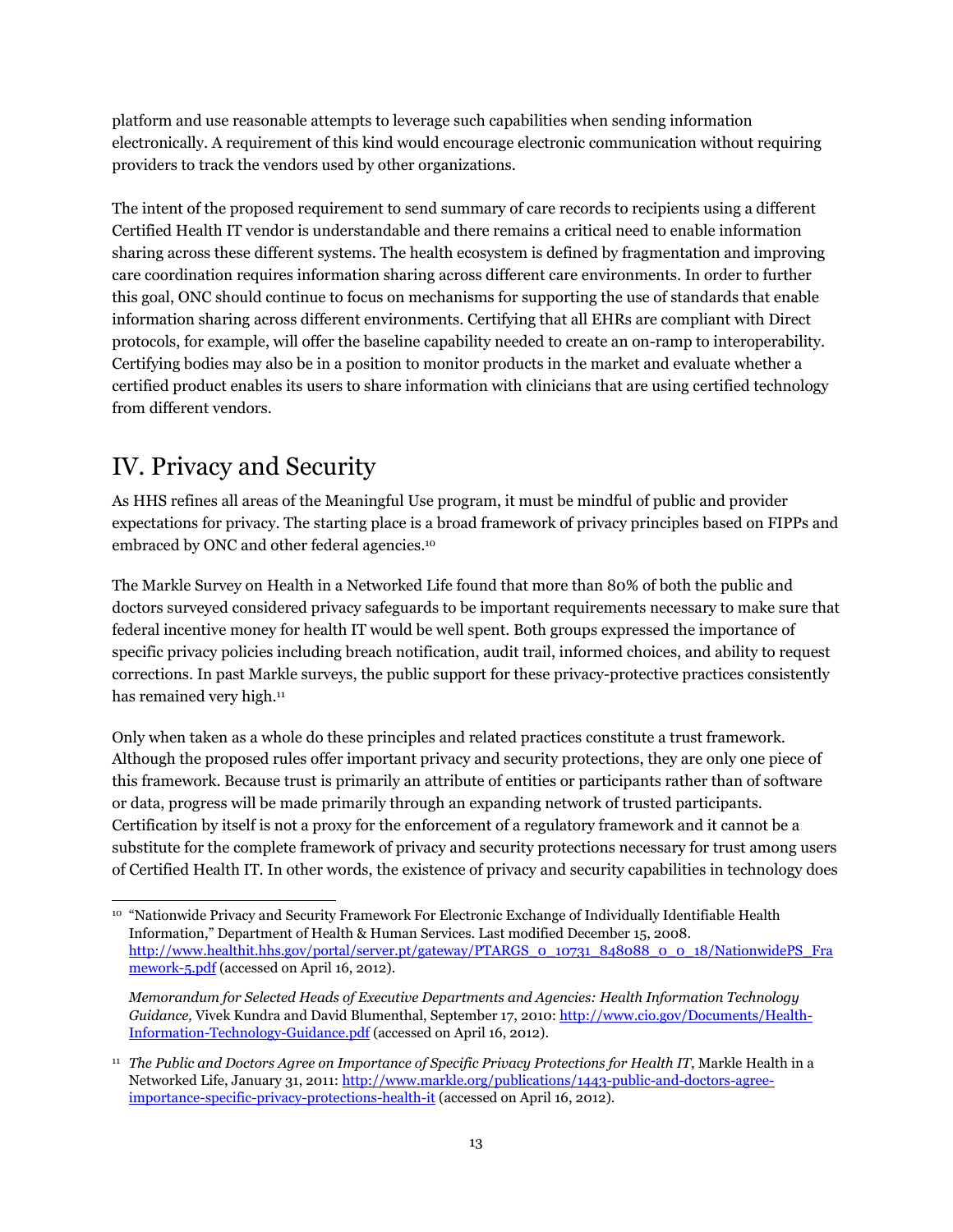not mean that privacy and security protections will be correctly implemented, or that a user's policies and practices will use and further support these capabilities. HHS must be mindful of this interplay moving forward.

The proposed rules make strides in the right direction. Consistent with our past comments,<sup>12</sup> HHS addressed the Privacy and Security Tiger Team's recommendations to bolster the privacy and security of personal health information by 'shining a spotlight' on encryption of data at rest. We are supportive of the proposed rule's emphasis on the need to address encryption of data at rest as a part of the privacy and security risk assessment.

The recent Program Information Notice requiring recipients of the State Health Information Exchange Cooperative Agreements to submit policies that support a Privacy and Security Framework based on FIPPs also marks progress.<sup>13</sup>

However, HHS must continue to develop and adopt a comprehensive set of protections in all its health IT work and we urge HHS to advance a FIPPs-based framework through the adoption of a policy and security framework that builds on (and fills gaps in) current law. Similarly, HHS can play a key role supporting providers in their efforts to implement privacy and security capabilities by providing guidance and offering resources through existing programs, such as the Regional Extension Centers.

The recommendations below offer additional recommendations for supporting robust privacy and security safeguards through the Meaningful Use program and related activity.

#### *Accounting of Disclosures Requirements*

### **Recommendation:** Establish concrete processes to help ensure the next stage of the ONC Health IT Certification Program enables users to support HIPAA and HITECH's Accounting of Disclosures requirements.

- Address the policy and technology questions needed to require accounting of disclosures functionality for the next stage of the ONC Health IT Certification Program.
- Establish a process to develop and/or recognize the technical specifications needed for accounting of disclosures. The process should focus on standards and/or specifications that:
	- Are lightweight and can be implemented across diverse care settings.

 $\overline{a}$ <sup>12</sup> "Markle Connecting for Health Collaborative Comments on Stage 2 Meaningful Use," Markle Connecting for Health. Last modified July 20, 2011[. http://www.markle.org/publications/1656-markle-connecting-health](http://www.markle.org/publications/1656-markle-connecting-health-collaborative-comments-stage-2-meaningful-use)[collaborative-comments-stage-2-meaningful-use](http://www.markle.org/publications/1656-markle-connecting-health-collaborative-comments-stage-2-meaningful-use) (accessed on April 16, 2012).

<sup>&</sup>lt;sup>13</sup> "Program Information Notice: Privacy and Security Framework Requirements and Guidance for the State Health Information Exchange Cooperative Agreement Program," National Coordinator for Health Information Technology, March 22, 2012. [http://healthit.hhs.gov/portal/server.pt/gateway/PTARGS\\_0\\_0\\_5545\\_1488\\_17157\\_43/http%3B/wci](http://healthit.hhs.gov/portal/server.pt/gateway/PTARGS_0_0_5545_1488_17157_43/http%3B/wci-pubcontent/publish/onc/public_communities/_content/files/onc_hie_pin_003_final.pdf)[pubcontent/publish/onc/public\\_communities/\\_content/files/onc\\_hie\\_pin\\_003\\_final.pdf](http://healthit.hhs.gov/portal/server.pt/gateway/PTARGS_0_0_5545_1488_17157_43/http%3B/wci-pubcontent/publish/onc/public_communities/_content/files/onc_hie_pin_003_final.pdf) (Accessed May 4, 2012).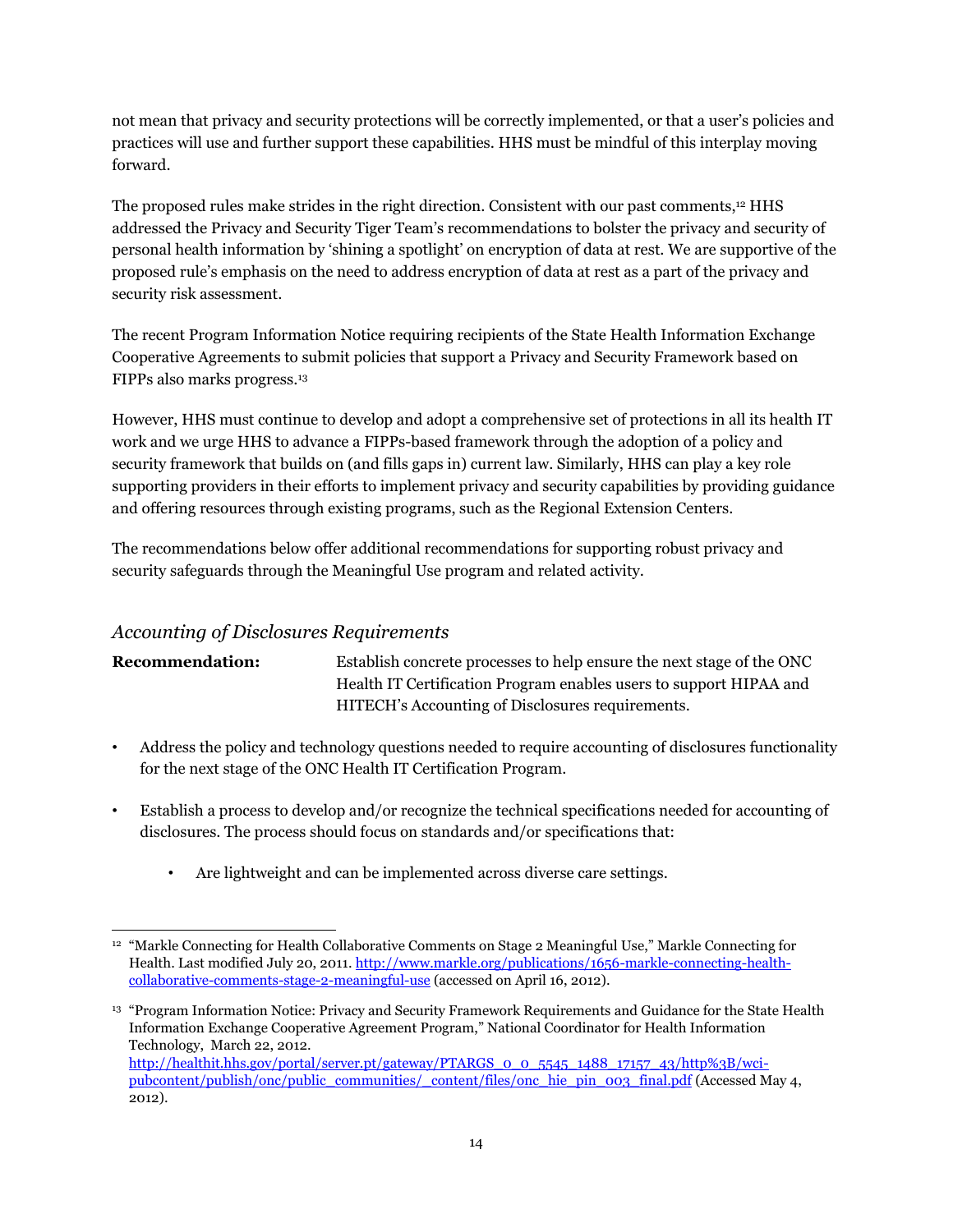- Can be populated automatically as a byproduct of care processes, without the need for manual entry.
- Can be generated in a way that patients can use and understand.
- Support any final regulations promulgated by the Office of Civil Rights (OCR) to implement the requirements of the Health Information Technology for Economic and Clinical Health (HITECH) Act.

#### **Discussion:**

The HITECH Act<sup>14</sup> expanded the Accounting of Disclosure provision under the Health Insurance Portability and Accountability Act (HIPAA) to require covered entities and business associates to account for disclosures of protected health information used to carry out treatment, payment, and health care operations through an EHR. To implement the HITECH Act requirement, OCR published a notice of proposed rulemaking in May of 2011<sup>15</sup> that proposed creating an individual's right to receive an access report indicating who has accessed any electronic protected health information in a designated record set; however, a final rule has not been released.

The HITECH Act provisions are intended to strengthen privacy and security practices by offering patients transparency and accountability about the uses and disclosures of their personal health information held in EHRs. However, the technology needed to support these capabilities is not yet mature and commonplace.

We recognize that it is unrealistic to expect the progress needed to require an accounting of disclosures certification criterion for the 2014 program, but we urge HHS to take proactive steps to address the policy and technology questions needed to require accounting of disclosures functionality in the next certification program. Addressing these questions proactively will help in developing a comprehensive set of policy and technology protections to support transparency and accountability and reduce the likelihood of inadvertent or intentional misuses of information.<sup>16</sup>

Developing the right specifications will require collaboration across both policy and technology domains. In making decisions about how to meet patients' needs for information about the disclosures of their health information, HHS should focus on information that is likely to be most relevant to patients, as well

 $\overline{a}$ <sup>14</sup> Health Information Technology for Economic and Clinical Health (HITECH) Act, Title XIII of Division A and Title IV of Division B of the American Recovery and Reinvestment Act of 2009 (ARRA), Pub. L. No. 111-5, 123 Stat. 115 (February 17, 2009), codified at 42 U.S.C. §§300jj et seq.; §§17901 et seq. [http://www.gpo.gov/fdsys/pkg/BILLS-](http://www.gpo.gov/fdsys/pkg/BILLS-111hr1enr/pdf/BILLS-111hr1enr.pdf)[111hr1enr/pdf/BILLS-111hr1enr.pdf.](http://www.gpo.gov/fdsys/pkg/BILLS-111hr1enr/pdf/BILLS-111hr1enr.pdf) 

<sup>15</sup> "HIPAA Privacy Rule Accounting of Disclosures Under the Health Information Technology for Economic and Clinical Health Act." Federal Register 76 (May 31, 2011). https://www.federalregister.gov/articles/2011/05/31/2011-13297/hipaa-privacy-rule-accounting-of-disclosuresunder-the-health-information-technology-for-economic#p-3.

<sup>16</sup> "HIPAA Privacy Rule Accounting of Disclosures Under the Health Information Technology for Economic and Clinical Health Act; Request for Information," Consumer Partnership for eHealth. Last modified May 2010. [http://www.nationalpartnership.org/site/DocServer/OCR\\_\\_HHS\\_\\_\\_\\_\\_Accounting\\_of\\_Disclosures\\_\\_\\_CPeH\\_\\_](http://www.nationalpartnership.org/site/DocServer/OCR__HHS_____Accounting_of_Disclosures___CPeH___2010-May.pdf?docID=7664) [\\_2010-May.pdf?docID=7664](http://www.nationalpartnership.org/site/DocServer/OCR__HHS_____Accounting_of_Disclosures___CPeH___2010-May.pdf?docID=7664) (accessed on April 16, 2012).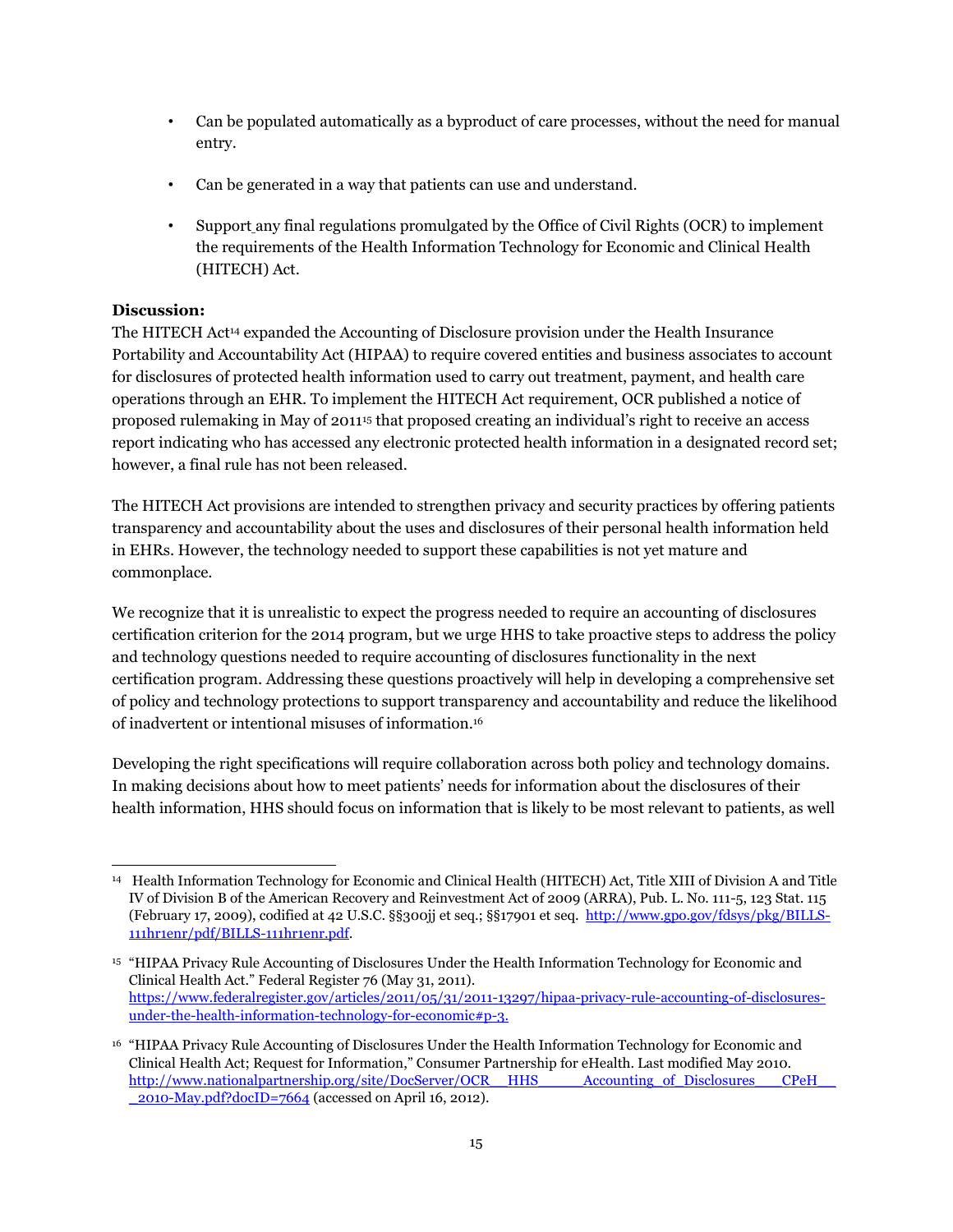as what is possible to be automatically generated today. This will pave the way for additional useful information to be automatically generated about EHR access and disclosure in the future.

#### *Guidance on Communication with Patients over Non-Secure Channels*

### **Recommendation:** Provide formal guidance on whether and how providers can engage in communication over non-secure channels under HIPAA with patients who have either initiated communication on one of these channels or indicated that they would prefer it.

#### **Discussion**:

The second stage of Meaningful Use encourages increased communication between patients and their care team over secure channels. Secure communication offers an important tool for engaging patients while protecting privacy and security. However, anecdotal experience suggests that some patients may prefer to communicate over non-secure electronic channels (e.g., e-mail). <sup>17</sup> Despite this experience, the current regulatory environment creates uncertainty about whether and how providers can engage in communication over non-secure channels under HIPAA with patients who have either initiated communication in this manner or indicated that they would prefer it.

The proposed rules' emphasis on information sharing between patients and their care teams brings this issue to the fore and creates a critical opportunity for guidance. Experience from other sectors demonstrates the value of 'meeting consumers where they are' and engaging people with the tools they are already using every day. There may be value in supporting communication with patients through mechanisms such as e-mail if it can be done in a way that makes clear the privacy and security risks and respects patient preferences.

We encourage OCR to work with CMS and ONC to develop and disseminate guidance and to understand the implications for Meaningful Use. When developing this guidance, it will be critical to support patient preferences while also creating a foundation for secure messaging. Guidance should require that providers offer at least one secure option for messaging, but could also enable providers to respond to communication initiated by patients on a non-secure channel.

#### *Privacy and Security Certification of Modules*

**Recommendation:** Support minimal requirements to certify select modules against appropriate privacy and security criteria.

 $\overline{a}$ <sup>17</sup> Joseph C. Kvedar and Sam Bierstock, "Should Physicians Use Email to Communicate With Patients?," The Wall Street Journal. Last modified January 23, 2012. <http://online.wsj.com/article/SB10001424052970204124204577152860059245028.html> (accessed on April 16, 2012).

Gerstle, Robert S, "E-mail Communication Between Pediatricians and Their Patients," Official Journal of the American Acadamy of Pediatrics, July 1, 2004:<http://pediatrics.aappublications.org/content/114/1/317.full> (accessed on April 16, 2012).